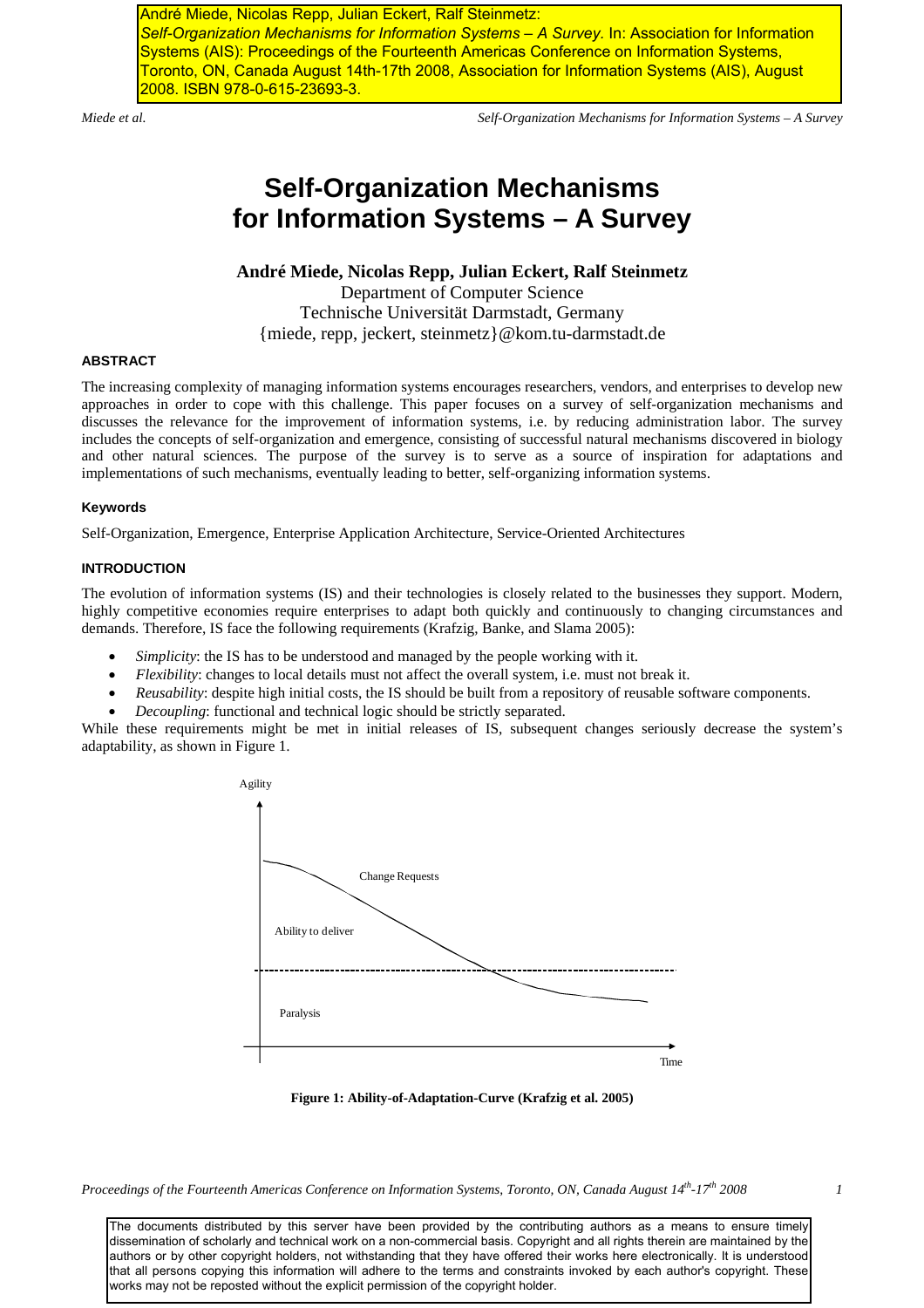Maintaining these requirements, e.g. by techniques such as loose coupling which can be achieved by Service-Oriented Architectures (SOA) (Papazoglou 2003), comes at the price of increased complexity of the IS. Therefore, many decisions that could previously be anticipated at the system's design time have to be deferred to the system's runtime (Kephart and Chess 2003). This makes complexity both a fundamental part and a major problem of IS which cannot be resolved totally but has to be reduced through the active management of the IS (Newcomer and Lomow 2004, Brooks 1995).

A possible solution to this problem is the concept of self-organization (SO), which spans over a wide variety of research fields. While SO is an active research topic for decades and even applications of the concept already found their way into IS research and related fields, this paper aims at giving an overview of SO mechanisms that are relevant for improving IS.

The goal of this paper is to make IS researchers aware of the possibilities SO offers and to provide ideas and insights from other academic disciplines such as biology that can be useful for IS.

The rest of this paper is structured as follows. In the next section we give an overview of related work that has dealt with SO and similar concepts before. The successive section defines both SO and emergence for the use in the context of IS. Thereafter, a variety of mechanisms for SO is presented and alternatives to SO are discussed. The paper closes with conclusions and an outlook on future research.

#### **RELATED WORK**

In this section we give an overview of both current research results from the area of SO as well as of major commercial initiatives related to SO.

Kephart and Chess (2003) introduced the concept of "Autonomic Computing" (AC). Its goal is self-managing computing systems with improved operation and maintenance capabilities. Their focus is highly technological and they discuss architectural building blocks and engineering problems of creating SO systems. (Due to Kephart's and Chess' affiliation to IBM, the work is tightly coupled to IBM's Autonomic Computing initiative, which is described in the next section.)

Di Marzo. Foukia, Hassas, Karageorgos, Mostéfaoui, Rana, Ulieru, Valckenaers, and Van Aart (2004) of the "Engineering Self-Organising Applications Working Group" compiled a variety of mechanisms that are used in nature to achieve SO behavior. Furthermore, they discussed a wide range of application examples for SO in the field of information technology (IT), e.g., computational Grids or business process infrastructures.

Nagpal (2003) discussed many mechanisms and primitives for SO and focused mainly on how to achieve robust behavior on a global level through the interactions of unreliable agents. The discussed mechanisms were discovered by exhaustive research in biology.

More recently, Liu and Tsui (2006) as well as Hinchey and Sterrit (2006, 2007; Sterrit and Hinchey 2005, 2006) revived the general discussion of SO concepts for information systems. They contributed both collections of SO mechanisms and potential application scenarios for them.

Very exhaustive and thorough discussions of SO and related concepts can be found in the work of the main researchers in this field, e.g. Kauffman (1996), Camazine, Deneubourg, Franks, Sneyd, Theraulaz, and Bonabeau (2003), Holland (1996), and Bonabeau, Dorigo, and Theraulaz (1999).

#### **Commercial Initiatives**

Apart from the academic interest in SO, its importance and potential for addressing complexity issues of IS is reflected by the involvement of a number of major IT companies. In the remaining part of this section, commercial SO activities spanning different layers of abstraction are outlined briefly.

As mentioned in the previous section, IBM's "Autonomic Computing" (AC) initiative (IBM 2008) includes groundbreaking work in this field of study and forms a basis for both further research and commercial applications (IBM 2006; Jacob, Lanyon-Hogg, Nadgir, and Yassin 2004; Ganek and Corbi 2003). AC, which is inspired by the human autonomous nervous system, can be seen as a technological form of SO, as technology is used to manage technology. It is mainly based on adaptable policies and control loops for both information gathering and reactions. A subset of the proposed capabilities was demonstrated by Jann, Browning, and Burugula (2003) at the infrastructure level, namely IBM's pSeries servers.

Furthermore, Intel Corp. has been working on introducing self-configuring capabilities into network services (Melcher and Mitchell 2004). Hewlett-Packard offers an "Adaptive Infrastructure" in its portfolio (Hewlett-Packard 2008). Since 2003, Microsoft Corp. is extending its "Dynamic Systems Initiative" (Microsoft 2008), enhancing its software such as Windows Vista and Windows Server with capabilities that support an adaptive IT infrastructure.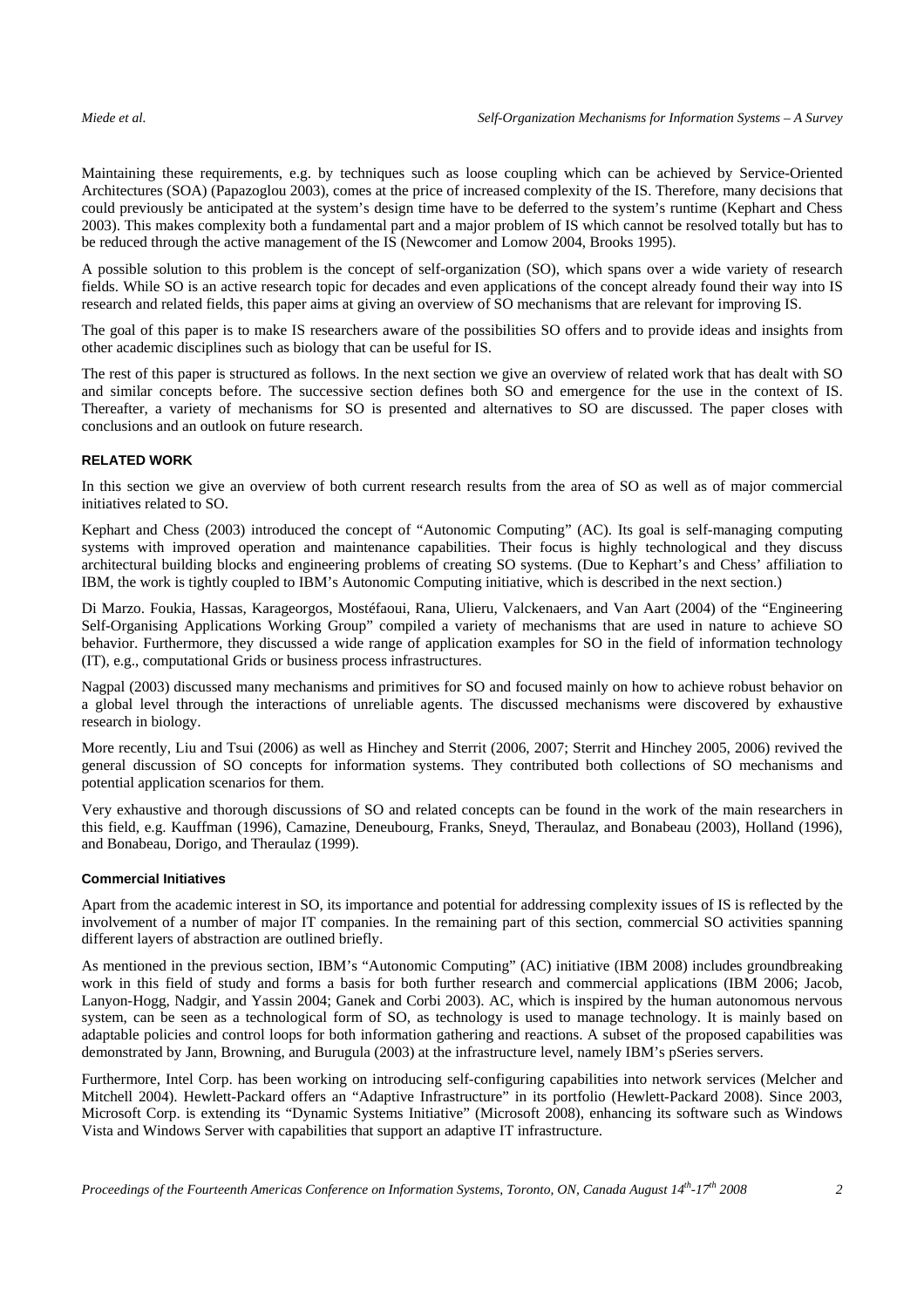To conclude the related work overview, it is important to point out the many different fields of study SO shares it roots, techniques, and applications with. Examples include, but are not limited to the following: self-managing software, natureinspired computing (NIC), autonomy-oriented computing, organic computing, adaptive computing, and swarm intelligence. (Liu and Tsui 2006; Hinchey and Sterrit 2006, 2007; Sterrit and Hinchey 2005, 2006; Hinchey, Sterrit, and Rouff 2007; Bonabeau et al. 1999)

In the next sections, we strive to both gather, update, and discuss the work of the above authors in more detail.

### **SELF-ORGANIZATION AND INFORMATION SYSTEMS**

Much of what has been discovered about SO comes from the study of systems, i.e. physical, living, and social systems (Di Marzo et al. 2004). In this section, we collect and discuss important key elements of SO and their relevance for the use in IS.

#### **Overview**

To address the challenge of complexity in IS, the following three concepts are introduced and combined:

- *Self-Organization* is the capability of a system to make adaptations to itself without external control.
- *Emergence* is the result of an SO system using its mechanisms.
- *Mechanisms* are structures and means of an SO system to make a transition from one state into another, more ordered one.

These are no formal definitions but descriptions to make the relationships of the concepts to each other clearer (cf. Figure 2). Formal definitions and details on how these concepts work together follow in the next sections.



**Figure 2: Relationship of Self-Organization Concepts** 

A simple example of the application of SO to IS is the usage of externally provided market data such as stock prices or currency rates in an internal information system. Using the mechanism "negative feedback", a concept which is discussed later on, an IS is able to detect that the flow of data is becoming irregular and therefore unreliable. The IS takes countermeasures by switching to another provider for market data who does not experience technical difficulties. Thus, the IS transforms itself without external intervention (for example from an administrator) into a new configuration, one that is again fully operational. To detail the example a bit more, we consider the above-mentioned IS to be designed according to the SOA paradigm, i.e. using services to model business processes. A business process for foreign money transfers would then – among others – be composed of a service to book an amount of money to an account. To calculate the correct amount, this service makes use of a service to provide currency exchange rates, e.g. available from external provider *A*. SO capabilities within the booking service could then detect the violation of Service-Level Agreements (SLA) and in response connect itself then to an alternative currency exchange rate service from provider *B*.

In the next sections we have a closer look at each of the introduced concepts separately.

#### **Self-Organization**

Self-organization (SO) is a concept that fascinates researchers in a wide range of fields for over 50 years. Goldstein (1999) gives an overview how SO and emergence relate to many other, seeming unrelated topics, for example Cybernetics, Fractal Geometry, or Artificial Intelligence. Furthermore, the interested reader can find a thorough discussion of the origins of SO in Shalizi's PhD thesis (2001), as we do not go into details about that here.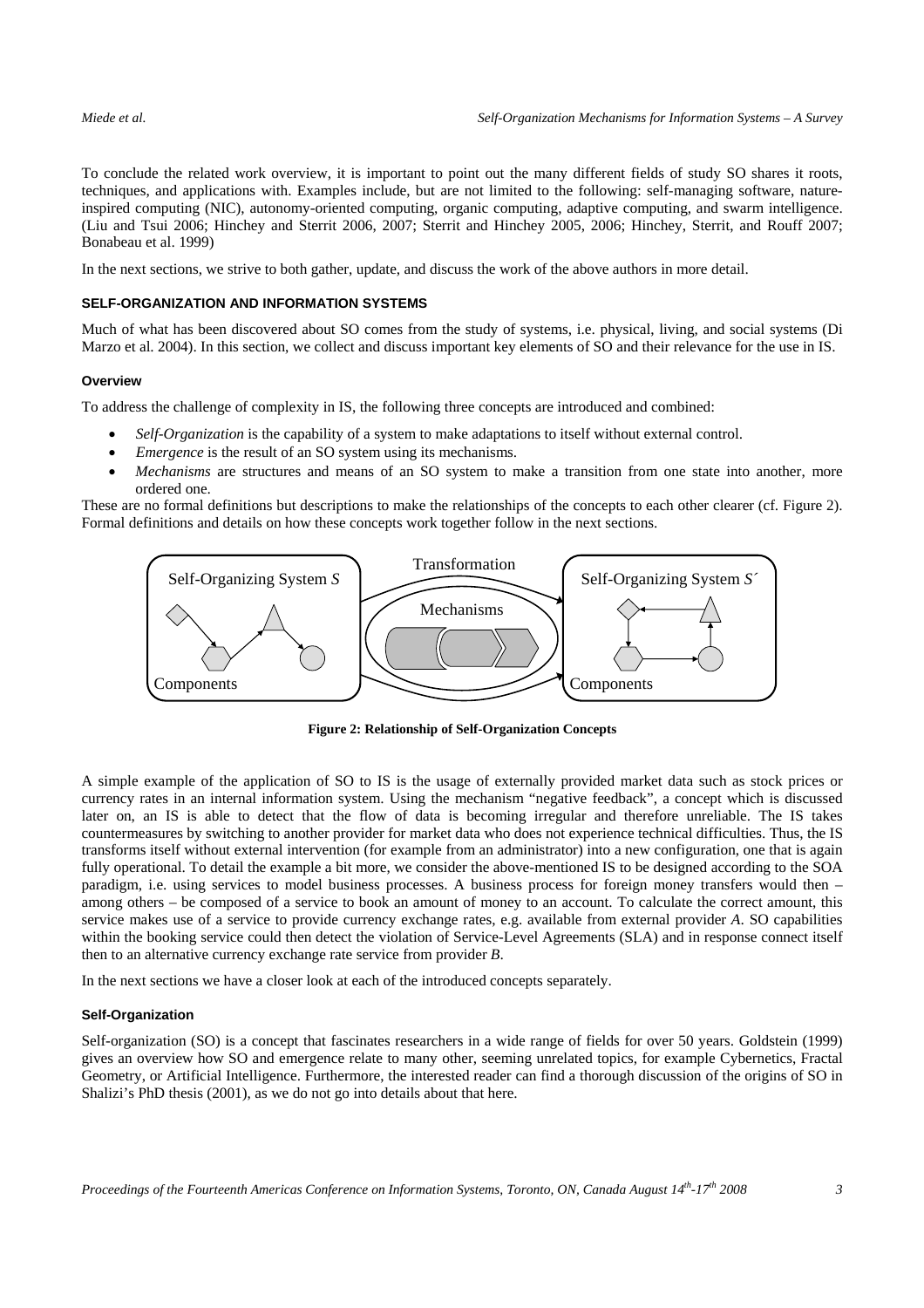A wealth of SO concepts relevant for IS can be found in biological research. Whereas chemical and physical systems rely only on physical laws, biological and social systems offer the additional ingredient of genetically programmed behavior (Camazine et al. 2003). For the use in IS and a technological context in general, we introduce the following definition of SO, which follows definitions by Capra (1997), Goldstein (1999), Camazine et al.( 2003), and Bonabeau et al. (1999):

*Self-organization is the capability of a system to spontaneously create new structures and forms of behavior on the global level through internal interactions of its lower-level components and without external intervention.* 

SO contains subclasses of specialized capabilities which are generally referred to as "self-X" or "self-\*" (Hinchey and Sterrit 2006). While there are many possibilities for "X" and "\*", the four introduced by IBM (2006) and known as "CHOP" are the most famous ones:

- self-*c*onfiguration (adapt to changes in the system)
- self-*healing* (recover from detected errors)
- self-*optimizing* (improve the use of resources)
- self-*protecting* (anticipate and cure intrusions)

To get a better understanding how SO can be achieved and what its impacts are, we discuss the key characteristics and properties of SO systems in the following:

- *Dynamic*: The lower-level components interact continually to create and maintain spatio-temporal structures. (Camazine et al. 2003, Bonabeau et al. 1999, Capra 1997)
- *Nonlinearity and Emergent Properties*: In contrast to linear systems, the value of the whole cannot be calculated by the values of the parts' values alone. That is why the systemic, emergent properties cannot be understood by analysis – which is to decompose a system into its parts (reductionist approach) – but why the context of the global whole is necessary to understand the properties of the system's components. Thus, components are subject to two kinds of aggregation in SO systems:
	- o *Mechanistic aggregation*, which focuses on how to model a complex system by reducing it to smaller and simpler parts.
	- o *Holistic aggregation*, which is concerned with complex global behavior created from less complex components.

(Holland 1996, Goldstein 1999, Camazine et al. 2003, Capra 1997)

- *Multistability*: Several stable states can coexist and the system has more attractors than just the state of equilibrium. (Goldstein 1999, Camazine et al. 2003, Bonabeau et al. 1999)
- *Bifurcation*: Small quantitative changes of the system's parameters amount to significant qualitative changes, i.e. sudden state transitions as amplifications of a random event. (Capra 1997, Goldstein 1999, Bonabeau et al. 1999)
- *Diversity*: The system's components are specialized and each fills a "niche" based on its interaction and processing capabilities. Ideally, removed components are replaced by other components taking over their interactions and work. (Holland 1996)

From this, we can see that SO systems feature characteristics that are not natively supported by many IS and which are therefore challenging to integrate. This opens the door to further research which is likely to improve IS and their use in modern enterprises.

#### **Emergence**

The concept of emergence and emergent behavior is tightly coupled to SO systems. For a brief history and discussion of its origins and development Goldstein's article (1999) in the "Emergence" journal's first issue is highly recommended.

In accordance with Goldstein's definition and our above understanding of SO, *we see emergence as the creation of new structures and new forms of behavior on the global level of a self-organizing system*. *These results arise through the lowerlevel, non-linear interactions between the system's components and are facilitated by self-organization mechanisms.*

Emergent phenomena exhibit certain common properties (Goldstein 1999):

- 1. *Dynamical*, emergence is not pre-defined but results in a SO system over time.
- 2. *Coherence and Correlation*, which unites multiple lower-level components into a global-level whole.
- 3. *Global Level*, due to the previous property, this is the level where emergence is observable.
- 4. *Radical Novelty*, emergence results in features that were not visible before in the system.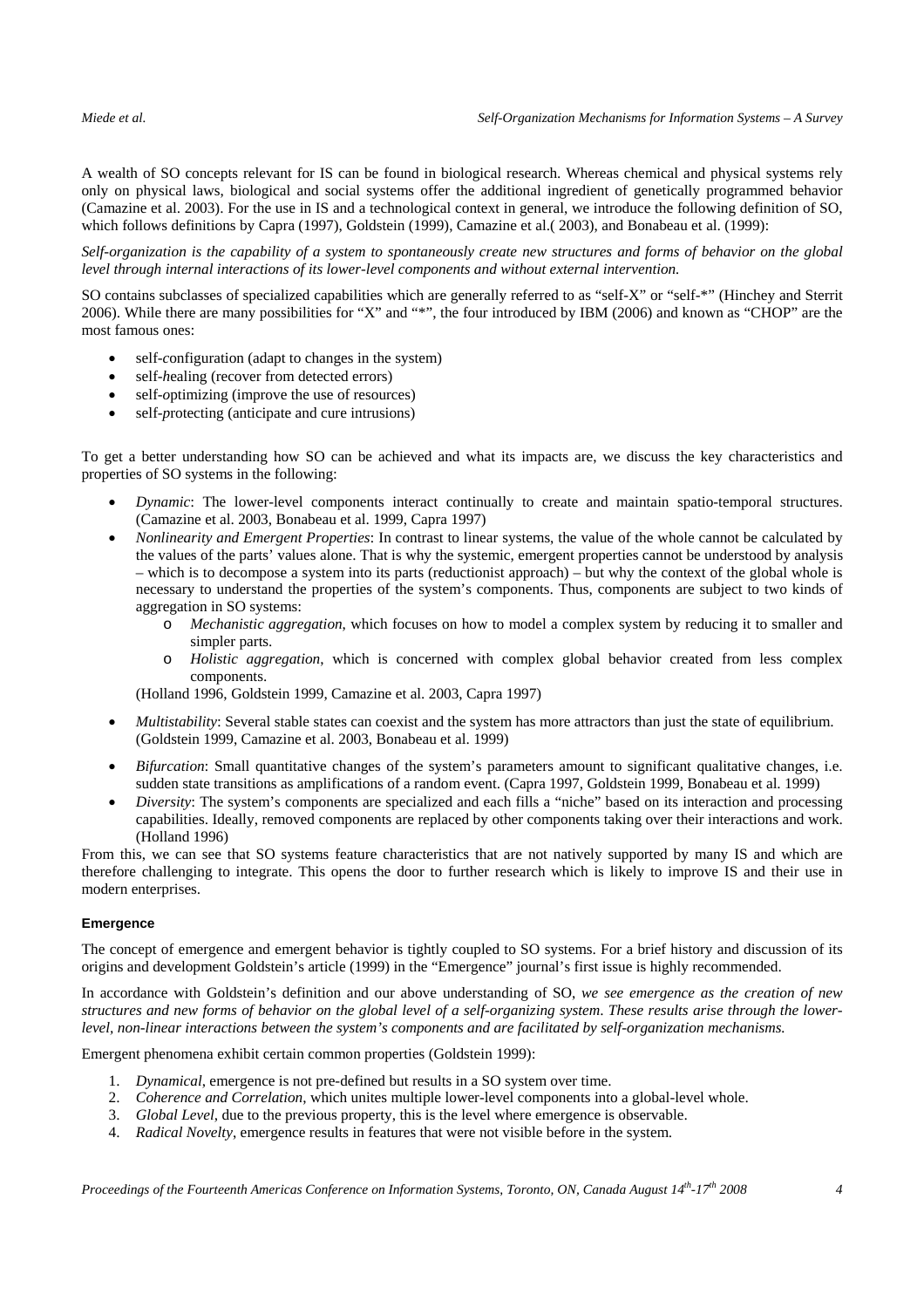- - 5. *Ostensive*, emergence is recognized by showing itself through its significant, radical new structures (cf. the previous property).

Concerning the use of emergent behavior in IS, especially properties 4 and 5 have to be considered carefully and have to be weakened, because they could lead to totally unpredictable and therefore uncontrollable phenomena – a situation which works in natural systems where other powers such as evolution are also at work, but which is highly undesirable for IS.

# **MECHANISMS TO ACHIEVE SELF-ORGANIZATION**

In order for a SO system to transform itself into a new state and to show emergent behavior, the system and its components have to utilize certain mechanisms.

This section provides IS researchers with an overview of what nature is using successfully and to inspire adapted mechanisms in technological contexts. The following mechanisms are already abstracted from their original biological uses and use ISspecific nomenclature such as "component". For more information or biological and other examples please refer to the sources provided.

- *Building Blocks*: This is a mechanism usually already present in IS due to modern component-oriented software development approaches (Sommerville 2006) or the SOA paradigm. The purpose of building blocks is to introduce regularity, modularity, and therefore reusability into a complex system. This is valid at different levels of abstraction in the system, as the building blocks at one level should be reduced to the combinations and interactions of building blocks at the next lower level. (Holland 1996)
- *Decentralized Control*: Decision-making is transferred from a global, central instance to the components of the system themselves. It is therefore indirect and based primarily on local instead of global information. (Camazine et al. 2003)
- *Dense Heterarchies*: Unlike hierarchies where interaction is between the neighboring layers, heterarchies allow for the interaction between all components. There is no separate "upper management", the entirety of the components together constitutes the highest level of power in the system. This is closely related to the above-mentioned concept of decentralized control. (Camazine et al. 2003)
- *Positive Feedback (Amplification)*: This mechanism promotes changes in a system and is best described by the metaphor "snowball effect" (or more formally as "autocatalysis"). However, there is the danger of uncontrollable growth and eventual destruction inherent to this amplification. The next mechanism can be used in combination to control positive feedback. (Camazine et al. 2003, Bonabeau et al. 1999)
- *Negative Feedback*: To stabilize a system or to trigger corrective counteractions that maintain the status quo, negative feedback is used. It is often found in combination with positive feedback to limit and guide amplifications. (Camazine et al. 2003, Bonabeau et al. 1999)
- *Tagging*: To facilitate aggregation or the formation of boundaries in a system, tags can be used. Components or their interfaces are tagged with special information to achieve selective interaction, namely with other components that are looking for specific tags. Interaction is then only performed if the provided tag matches the required condition. (Holland 1996)
- *Local Monitoring*: This refers to the communication between components and there are two general methods for local monitoring known (Nagpal 2003, Sterrit and Hinchey 2006):
	- o *Heart-beat monitors* are used to keep track of alive-signals which are sent by components to a parent or neighbors in regular intervals. They can detect the "death" or e.g. communication problems of the components they monitor.
	- o *Pulse monitors* are a variation of the above but their signals contain more information, because they are sent as reflexes to give notice of an unwanted situation or event.
	- o A similar, yet reversed mechanism is "apoptosis" ("dropping off"). It is a security mechanism that ensures a component self-destructs unless it receives a regular stay-alive-signal from its parent or neighbors.
- *Checkpoints and Consensus*: To coordinate parallel activities, all components that need to perform or finish an action before the others can proceed send out a halting signal. As long as the halting signal is present the next phase of the activity cannot be initiated by the components and thus ensures synchronization. (Nagpal 2003)
- *Differentiation and Context-Based Roles*: The role of each component is not necessarily pre-defined when the component is created and can also be of "general-purpose". Thus, initially coarse structures of general-purpose components organize themselves by the differentiation of their parts, which for example could depend on their location, their relation to other, neighboring components, or on the point in time. (Nagpal 2003)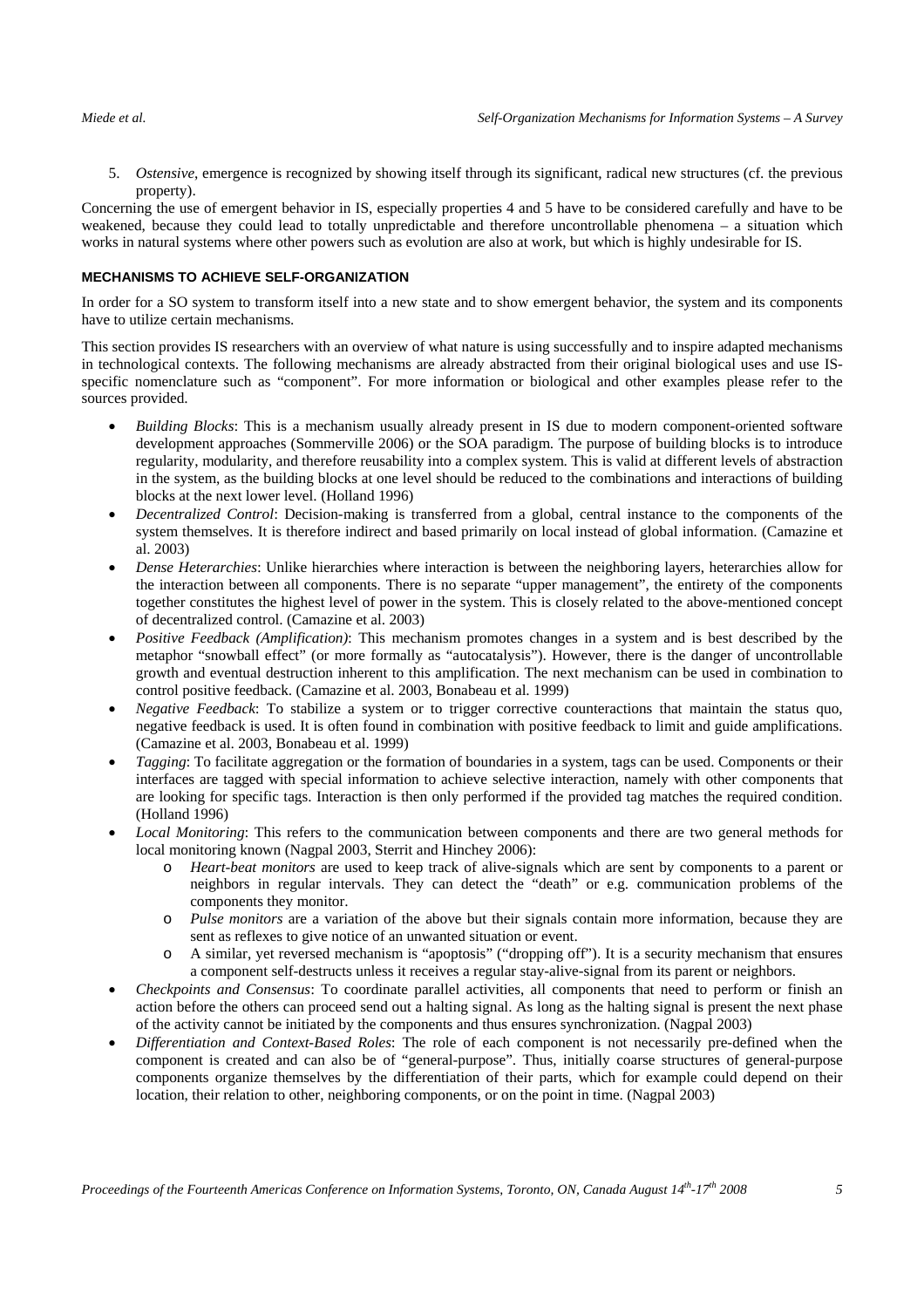- *Templates*: A template is here to be understood as a pattern that is used to construct another pattern. It is a structure existing in the IS which constrains and therefore guides the aggregation of components to form higher-level compositions. (Bonabeau et al. 1999, Camazine et al. 2003)
- *Stigmergy*: This is a mechanism for indirect communication between components, as information is gathered from work already finished or work in progress, i.e. an artificial construct. There are two types of stigmergy:
	- o *Quantitative/ continuous*: The quantity of a stimulus is the important aspect of the communication. For example, the higher a value is, the more likely a component's reaction is.
	- o *Qualitative/ discrete*: Stimuli are divided into different classes and the existence of a certain stimulus triggers specific actions of a component. This can lead to a chain of events if the triggered action itself is seen as a stimulus by some other component and causes an action and so on.

Problems of stigmergy lie in its difficulties to control parallel activities and how to model an end-point for all activities that were initiated. (Camazine et al. 2003, Bonabeau et al. 1999, Di Marzo et al. 2004)

As stated above, these mechanisms should inspire adaptations and implementations to realize SO for IS and thereby reduce their complexity. Because implementations of artificial systems are not restricted by biological laws that might originally apply to the above mechanisms, combinations and hybrid approaches are possible and allow one mechanism to outweigh an other's shortcomings, for example "Checkpoints and Consensus" to parallelize "Stigmergy".

# **Alternatives**

A discussion of SO could not hope to be complete if it left out the alternatives of SO. The three main alternatives are the following, according to Camazine et al. (2003):

- The *well-informed leader* is a single instance that monitors and controls all activities in the system. As the size of the system and the number of its components increase, crucial tasks of the leader such as acquiring information, processing this information, and communication with the components becomes more and more difficult and expensive.
- A system *blueprint* is a compact representation of the system's spatial and temporal structure. Depending on the size of the system such a blueprint can be very expensive to encode (in terms of space needed) and while it defines "*what"* is to be built, the "*how"* is left out.
- A *recipe* adds the "how" to the "what" of a blueprint and provides sequential instructions to be performed for building and maintaining a system. However, while such a detailed plan is feasible for single executing components, it becomes rather difficult for groups due to synchronization and collaboration issues.

As we can see above, the alternatives of SO are already quite common in IS, be it the administrator as the (hopefully) wellinformed leader or the system's formal architecture description as a blueprint. SO for IS can be seen as a chance of support for these already used techniques, i.e. allowing administrators to focus on major tasks instead of simple and tedious ones.

# **CONCLUSIONS AND OUTLOOK**

Modern information systems face the problem of increasing complexity, e.g. due to the adaptability requirements of competitive, global markets. In this paper, we discussed the general idea of self-organization for IS, i.e. IS using SO mechanisms to transform themselves into new and improved configurations. While general concepts and mechanisms were discussed to provide ideas for further research in this area, the two greatest challenges for SO in IS remain still unsolved:

- The initial effort to integrate SO capabilities and adaptations of successful mechanisms into IS is high.
- Emergent behavior of SO is hard to control and even harder to predict.

To address these issues and to exploit the potential benefits of SO for IS, we are working on integrating SO capabilities and mechanisms into business-relevant application scenarios. The focus of our current research is on the integration of selforganization mechanisms into SOA (Papazoglou, Traverso, Dustdar, Leymann, and Krämer 2006), building scalable and dependable distributed service ecosystems.

As a first step towards self-organizing SOA, we developed a distributed monitoring and deviation handling architecture for service-based workflows named Automated Monitoring & Alignment of Services (AMAS.KOM), allowing decentralized monitoring of service execution as well as the self-sustained handling of service level violations (Repp, Eckert, Schulte, Niemann, Berbner, and Steinmetz 2008). As a next step, we will extend AMAS.KOM towards being a test bed for different SO mechanisms. This will allow us to get an improved understanding of how SO works in actual service-oriented scenarios, how it can be controlled, and how its performance can be measured.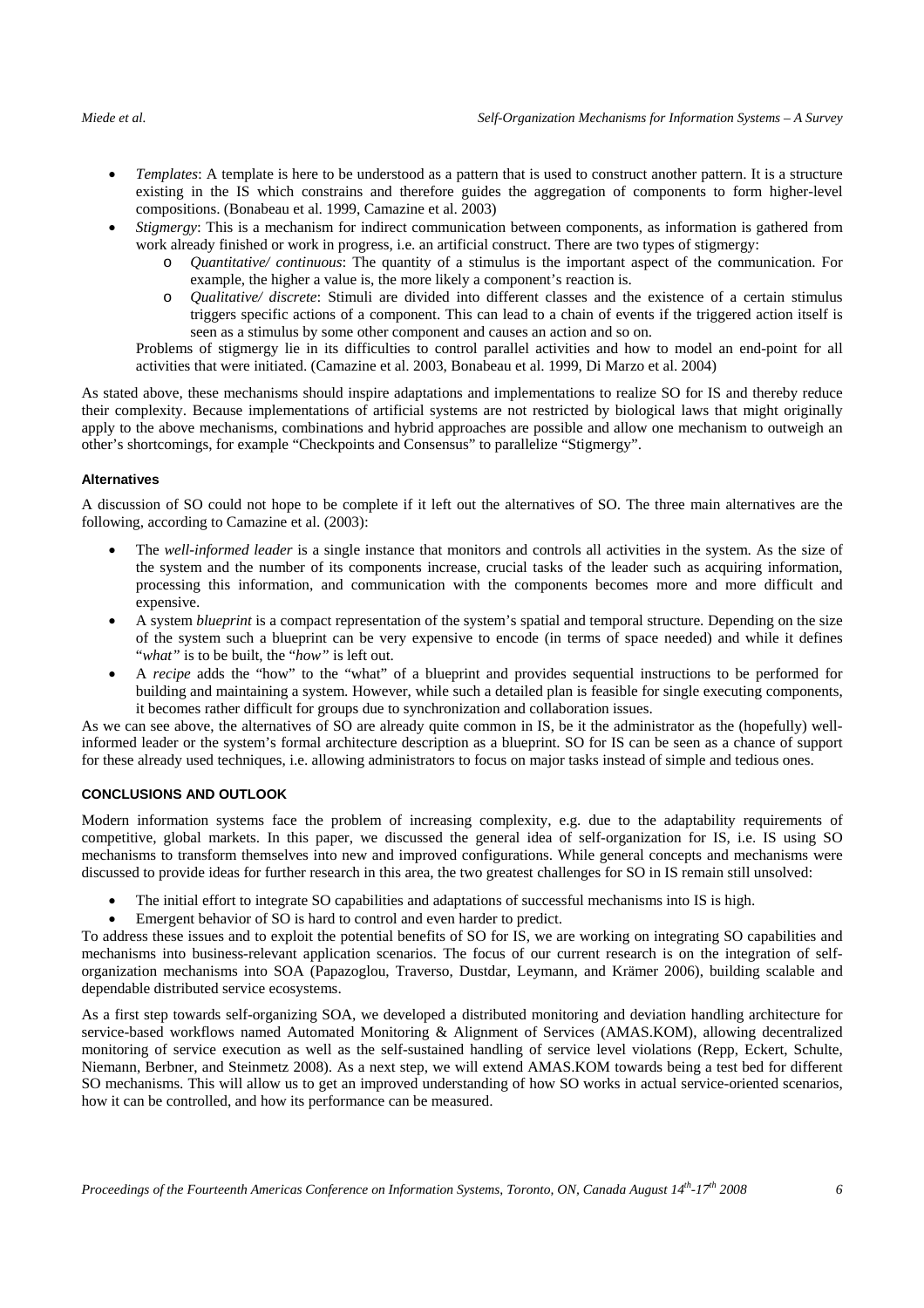Using test bed experiments and simulation technology is necessary, because unlike in nature, enterprises and other users of IS cannot fall back to trial and error approaches such as natural selection which improve and adapt complex systems over billions of years.

# **ACKNOWLEDGMENTS**

This work is supported in part by E-Finance Lab e.V., Frankfurt am Main, Germany and BearingPoint Management and Technology Consultants.

# **REFERENCES**

- 1. Bonabeau, E., Dorigo, M., and Theraulaz, G. (1999) Swarm Intelligence: From Natural to Artificial Systems (Santa Fe Institute Studies in the Sciences of Complexity Proceedings), Oxford University Press, USA.
- 2. Brooks, F. P. (1995) The Mythical Man-Month: Essays on Software Engineering, 20th Anniversary Edition, Addison-Wesley Professional.
- 3. Camazine, S., Deneubourg, J., Franks, N. R., Sneyd, J., Theraulaz, G., and Bonabeau, E. (2003) Self-Organization in Biological Systems: (Princeton Studies in Complexity), Princeton University Press.
- 4. Capra, F. (1997) The Web of Life: A New Scientific Understanding of Living Systems, Anchor.
- 5. Di Marzo, G., Foukia, N., Hassas, S., Karageorgos, A., Mostéfaoui, S. K., Rana, O. F., Ulieru, M., Valckenaers, P., and Van Aart, C. (2004) Self-Organisation: Paradigms and Applications, Lecture Notes in Computer Science: Engineering Self-Organising Systems, Springer, pp. 1-19.
- 6. Ganek, A.G. and Corbi, T. A. (2003) The Dawning of the Autonomic Computing Era. IBM Systems Journal (Autonomic Computing), 42(1):5–18.
- 7. Goldstein, J. (1999) Emergence as a Construct: History and Issues, Emergence **1**(1), 49-72.
- 8. Hewlett-Packard (2008) Adaptive Infrastructure, http://www.hp.com/go/ai
- 9. Hinchey, M. G. and Sterritt, R. (2006) Self-Managing Software, Computer **39**(2), 107.
- 10. Hinchey, M. G. and Sterritt, R. (2007) 99% (Biological) Inspiration..., in *EASE '07: Proceedings of the Fourth IEEE International Workshop on Engineering of Autonomic and Autonomous Systems*, IEEE Computer Society, Washington, DC, USA, pp. 187-195.
- 11. Hinchey, M. G., Sterritt, R., and Rouff, C. (2007) Swarms and Swarm Intelligence, Computer **40**(4), 111-113.
- 12. Holland, J. H. (1996) Hidden Order: How Adaptation Builds Complexity (Helix Books), Addison Wesley Publishing Company.
- 13. International Business Machines Corp. (IBM) (2008) Autonomic Computing, http://www.ibm.com/autonomic/
- 14. International Business Machines Corp. (IBM) (2006) An Architectural Blueprint for Autonomic Computing, http://www-03.ibm.com/autonomic/pdfs/AC\_Blueprint\_White\_Paper\_4th.pdf.
- 15. Jacob, Bart, Lanyon-Hogg, Richard, Nadgir, Devaprasad K, and Amr F Yassin (2004) A Practical Guide to the IBM Autonomic Computing Toolkit, IBM Redbooks, http://www.redbooks.ibm.com/redbooks/pdfs/sg246635.pdf.
- 16. Jann, J., Browning, L. M., and Burugula, R. S. (2003) Dynamic Reconfiguration: Basic Building Blocks for Autonomic Computing on IBM pSeries Servers, IBM Systems Journal (Autonomic Computing) **42**(1), 29-37.
- 17. Kauffman, S. (1996) At Home in the Universe: The Search for the Laws of Self-Organization and Complexity, Oxford University Press, USA.
- 18. Kephart, J. O. and Chess, D. M. (2003) The Vision of Autonomic Computing, IEEE Computer **36**(1), 41-50.
- 19. Krafzig, D., Banke, K., and Slama, D. (2004) Enterprise SOA: Service-Oriented Architecture Best Practices (The Coad Series), Prentice Hall PTR.
- 20. Liu, J. and Tsui, K. C. (2006) Toward Nature-Nnspired Computing, Commun. ACM **49**(10), 59-64.
- 21. Melcher, B. and Mitchell, B. (2004) Towards an Autonomic Framework: Self-Configuring Network Services and Developing Autonomic Applications, Intel Technology Journal **8**(4), 279-290.
- 22. Microsoft Corp. (2008) Dynamic Systems Initiative, http://www.microsoft.com/business/dsi